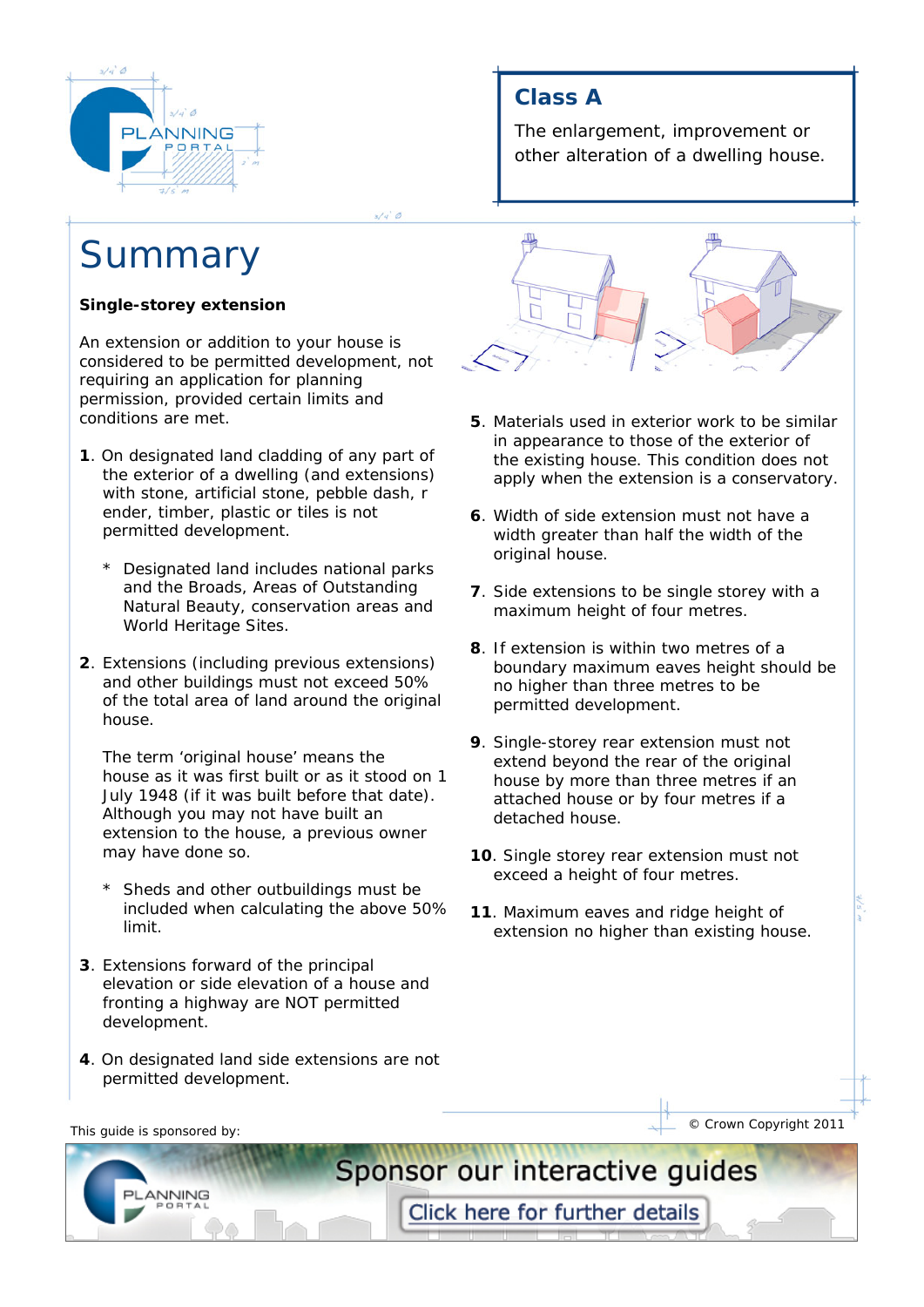

# **Summary**

#### **Two-storey rear extension (extensions of more than one storey)**

- **1**. On designated land extensions of more than one storey are not permitted development.
	- \* Designated land includes national parks and the Broads, Areas of Outstanding Natural Beauty, conservation areas and World Heritage Sites.
- **2**. Extensions (including previous extensions) and other buildings must not exceed 50% of the total area of land around the original house.

 The term 'original house' means the house as it was first built or as it stood on 1 July 1948 (if it was built before that date). Although you may not have built an extension to the house, a previous owner may have done so.

- \* Sheds and other outbuildings must be included when calculating the above 50% limit.
- **3**. Maximum eaves and ridge height of extension no higher than existing house. If extension is within two metres of a boundary maximum eaves height should be no higher than three metres to be permitted development.
- **4**. Extensions of more than one storey must not extend beyond the rear wall of original house by more than three metres or be within seven metres of any boundary opposite the rear wall of the house.

## **Class A**

The enlargement, improvement or other alteration of a dwelling house.



- **5**. Roof pitch of extensions higher than one storey to match that of the existing house, as far as is practicable.
- **6**. Materials used in exterior work to be similar in appearance to those of the exterior of the existing house.
- **7**. Any upper-floor window in a wall or roof slope in a side elevation must be obscure glazed and non-opening unless the parts which can be opened are more than 1.7 metres above the floor of the room in which it is installed.
- **8**. No balconies or verandas are permitted development.

**ANNING** 

This quide is sponsored by:  $\overline{\phantom{a}}$  © Crown Copyright 2011